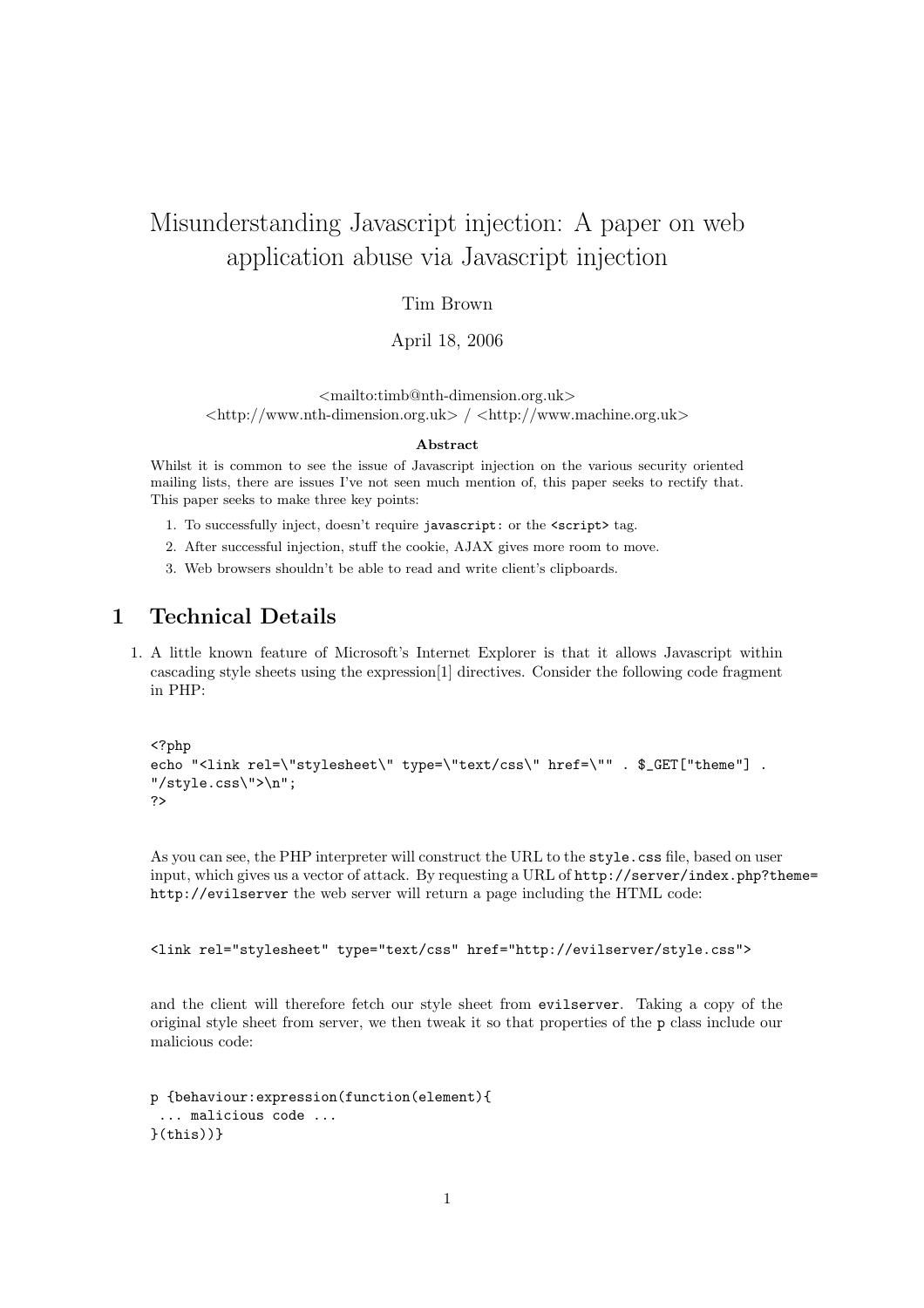What this does it bind an anonymous function containing our malicious code to the p behaviour[2] property implemented in Microsoft's propriety DHTML implementation. This anonymous function will be called for each  $\langle p \rangle$  tag within the returned page.

The code above is just an example of a more generalised case. The cascading style sheet directive urlest can also be used to reference a remote Javascript file and the injection point can be anywhere that can be used to define a style. Additionally, a similar issue[4] was posted to full-disclosure recently which affected Mozilla Firefox.

2. Pretty much all the major browsers in use today support asynchronous HTTP requests[5] and it's being extensively leveraged to provide a more dynamic web. However, for all the good uses in AJAX enabled web applications it suffers from major draw backs.

Requests via the XMLHttpRequest interface run with the same rights (within the web server) as legitimate requests by a user using the same site. If a user is logged in and therefore has a valid cookie, this cookie will be sent in all requests made by any Javascript code injected into the web page as long as the requests are for URLs on the same domain.

Now, that doesn't sound too bad, until you consider that the XMLHttpRequest interface supports both the GET and POST methods and can make multiple, undetectable requests. This is exactly what you'd need to spoof a session to, for example create a new administrative user, change the current users password etc. Consider the following code fragment in PHP:

```
<?php
session_name("user");
session_start();
if (!isset($_SESSION["authenticated"])) {
$_SESSION["authenticated"] = 1;
}
?>
 ...
<?php
echo "<form method=\"get\" action=\"" . $PHP_SELF . "\">\n";
echo "<input type=\"text\" name=\"input\" value=\"\" length=\"500\">\n";
echo "<input type=\"submit\" name=\"submit\" value=\"Submit\">\n";
echo "</form>\n";
if (isset($_GET["input"]) && $_GET["input"]!= "" && $_GET["submit"] == "Submit") {
echo "\pmb{\text{op}}\n";
print $_GET["input"] . "\n";
echo "\langle/p\rangle\langle n";
}
?>
```
As you can see, this does two things, firstly it sets the cookie variable authenticated to 1 and secondly it returns a form to the current user which is vulnerable to Javascript injection. If we can get a user to follow our link (passing through any required authentication checks) we then have the ability to make further requests via the XMLHttpRequest interface like so:

```
<script>
var HTTPSession = new XMLHttpRequest();
HTTPSession.open("GET", "chpassword.php?password1=pwn3d&password2=pwn3d&submit=Submit");
HTTPSession.send(null);
HTTPSession.open("GET", "logout.php");
```